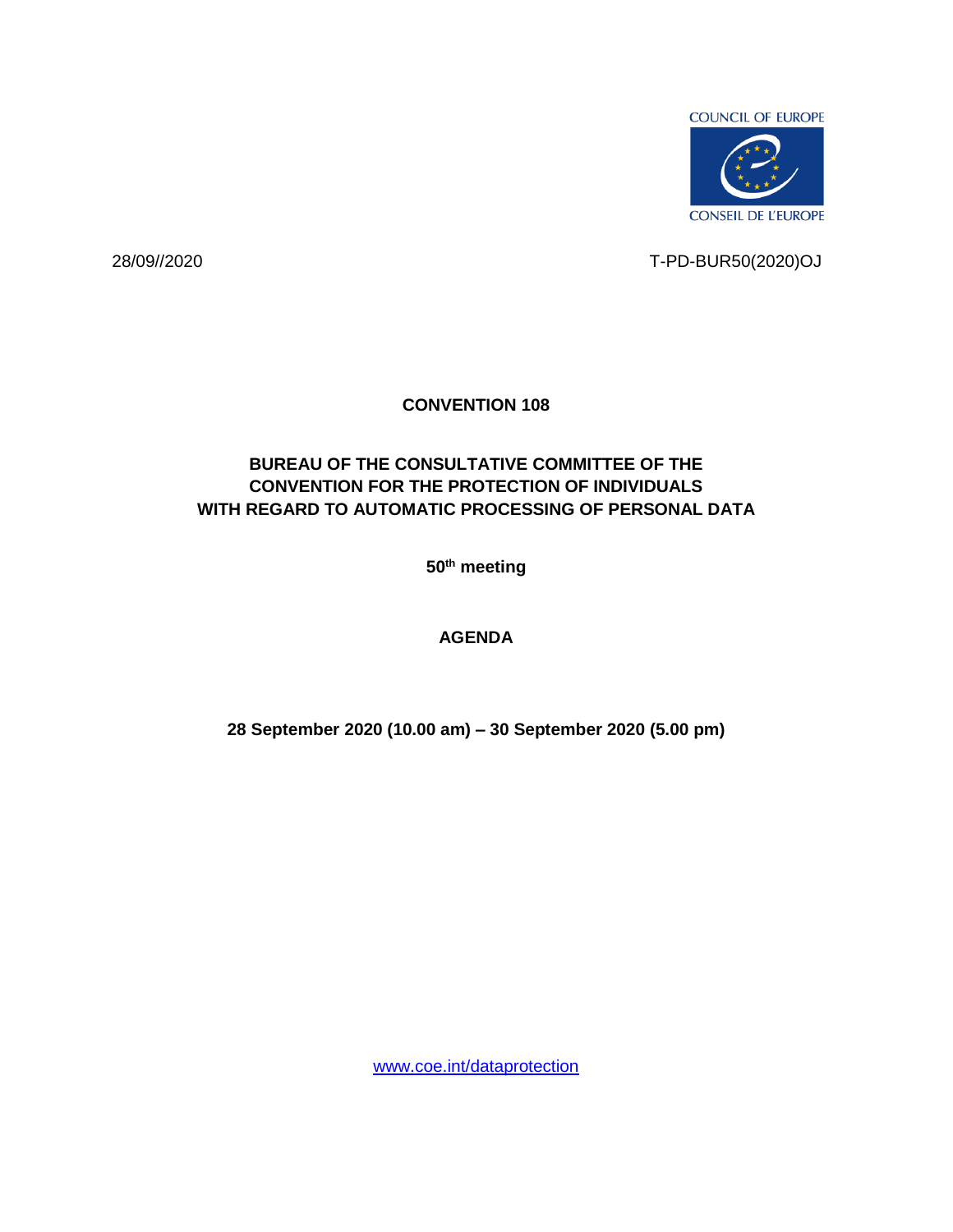|                            | 1. Opening of the meeting                                                                                                                                            |  |  |  |
|----------------------------|----------------------------------------------------------------------------------------------------------------------------------------------------------------------|--|--|--|
| T-PD(2019)RAP39Abr         | Abridged report of the 39th Plenary meeting<br>(Strasbourg, 19-21 November 2019)                                                                                     |  |  |  |
| T-PD-BUR(2019)49RAP        | Abridged report of the 49th Bureau meeting<br>(Strasbourg, 11-13 December 2019)                                                                                      |  |  |  |
| T-PD(2019)WP2020-2021final | Work programme of the Committee 2020-2021                                                                                                                            |  |  |  |
| T-PD(2017)Rules            | Rules of procedure                                                                                                                                                   |  |  |  |
|                            | 2. Adoption of the agenda                                                                                                                                            |  |  |  |
|                            | 3. Statement by the secretariat                                                                                                                                      |  |  |  |
|                            | Jan Kleijssen, Director of the Information Society and Fight<br>against Crime Directorate                                                                            |  |  |  |
|                            | 4. Modernisation of Convention 108                                                                                                                                   |  |  |  |
|                            | Required action: The Bureau will take note of the information<br>provided by the secretariat.                                                                        |  |  |  |
|                            | Consolidated text of the modernised version of Convention<br>108                                                                                                     |  |  |  |
|                            | <b>Explanatory report of the modernised Convention 108</b>                                                                                                           |  |  |  |
|                            | <b>Amending Protocol</b>                                                                                                                                             |  |  |  |
|                            | 5. State of play, ratifications and accessions                                                                                                                       |  |  |  |
|                            | Required action: The Bureau will take note of the information<br>provided by the secretariat.                                                                        |  |  |  |
|                            | Convention 108+: chart of signatures and ratification<br>٠<br>Convention 108: chart of signatures and ratifications                                                  |  |  |  |
|                            | 6. Evaluation and follow up mechanism under Convention<br>$108 +$                                                                                                    |  |  |  |
|                            | Expert: Ms Cécile de Terwangne, CRIDS, Namur<br>Franck Dumortier, Senior Consultant, Cybersecurity-Law                                                               |  |  |  |
|                            | Required action: The Bureau will take note of the information provided<br>by the experts on the comments received and will hold an exchange<br>of views on the topic |  |  |  |
| <b>Terms of Reference</b>  | ToR of the Working Group on the evaluation and monitoring<br>mechanism                                                                                               |  |  |  |
| T-PD(2018)20rev5           | Evaluation questionnaire                                                                                                                                             |  |  |  |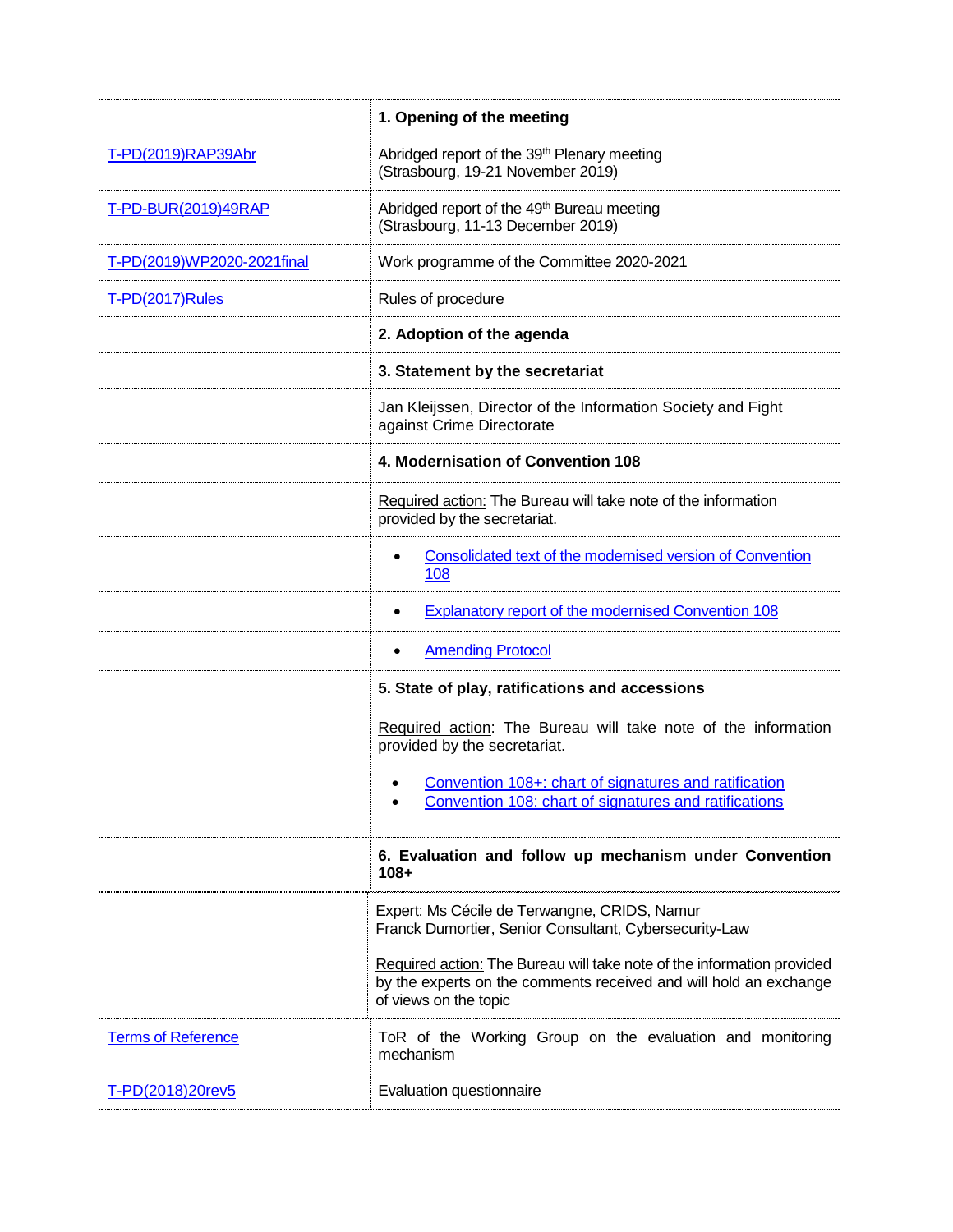| T-PD(2018)21rev5                                                                                                                                                                                                                                                                                                                  | Document on the evaluation and follow-up mechanism under<br>Convention 108+: process and rationale                                                                                                                                                                                                                                                                                                                                              |  |  |  |  |
|-----------------------------------------------------------------------------------------------------------------------------------------------------------------------------------------------------------------------------------------------------------------------------------------------------------------------------------|-------------------------------------------------------------------------------------------------------------------------------------------------------------------------------------------------------------------------------------------------------------------------------------------------------------------------------------------------------------------------------------------------------------------------------------------------|--|--|--|--|
|                                                                                                                                                                                                                                                                                                                                   | 7. Law enforcement transborder access to data                                                                                                                                                                                                                                                                                                                                                                                                   |  |  |  |  |
| T-PD(2019)8FIN<br>Opinion on the provisional text and<br>explanatory report of the draft<br>Second Additional Protocol to the<br><b>Budapest Convention on</b><br>Cybercrime (ETS 185) on direct<br>disclosure of subscriber information<br>and giving effect to orders from<br>another Party for expedited<br>production of data | Expert: Mr Gert Vermeulen, Full Professor of (European and<br>international) criminal law and director of the Institute for<br>International Research on Criminal Policy (IRCP).<br>Required action: The Bureau will take note of the information<br>provided by the Secretariat.                                                                                                                                                               |  |  |  |  |
|                                                                                                                                                                                                                                                                                                                                   | T-PD(2019)3<br>Preparation of a 2nd Additional Protocol to the Budapest<br>Convention on Cybercrime: Consultation with data protection<br>experts - Issues for discussion<br>T-CY discussion paper: Conditions for obtaining subscriber<br>information -static versus dynamic IP addresses<br>Answers from the Committee of Convention 108 to<br>the Discussion paper for the Octopus Conference<br>Key messages of the Octopus Conference 2018 |  |  |  |  |
|                                                                                                                                                                                                                                                                                                                                   | 8. Facial recognition                                                                                                                                                                                                                                                                                                                                                                                                                           |  |  |  |  |
| T-PD(2020)3                                                                                                                                                                                                                                                                                                                       | Expert: Sandra Azria, Avocat<br>Required action: The Bureau will take note of the presentation by<br>the expert and will hold an exchange of views on the draft<br>Guidelines, in light of the comments received, with a view to<br>enabling the finalisation of the draft.                                                                                                                                                                     |  |  |  |  |
|                                                                                                                                                                                                                                                                                                                                   | 9. Data protection in an education setting                                                                                                                                                                                                                                                                                                                                                                                                      |  |  |  |  |
| T-PD(2019)06BISrev3<br>T-PD(2019)06rev                                                                                                                                                                                                                                                                                            | Expert: Jen Persson, Director, "defenddigitalme"<br>Required action: The Bureau will take note of the presentation by<br>the expert and will hold an exchange of views on the draft<br>Guidelines, in light of the comments received, with a view to<br>enabling the finalisation of the draft.                                                                                                                                                 |  |  |  |  |
|                                                                                                                                                                                                                                                                                                                                   | 10. Update of the Recommendation CM/Rec(2010)13 on the<br>protection of individuals with regard to automatic processing<br>of personal data in the context of profiling                                                                                                                                                                                                                                                                         |  |  |  |  |
| Recommendation CM/Rec(2010)13<br>T-PD(2019)07BISrev2                                                                                                                                                                                                                                                                              | Experts: Yves Poullet, Honorary Rector of the University of Namur,<br>former Director of the Research Center for Computer Science and                                                                                                                                                                                                                                                                                                           |  |  |  |  |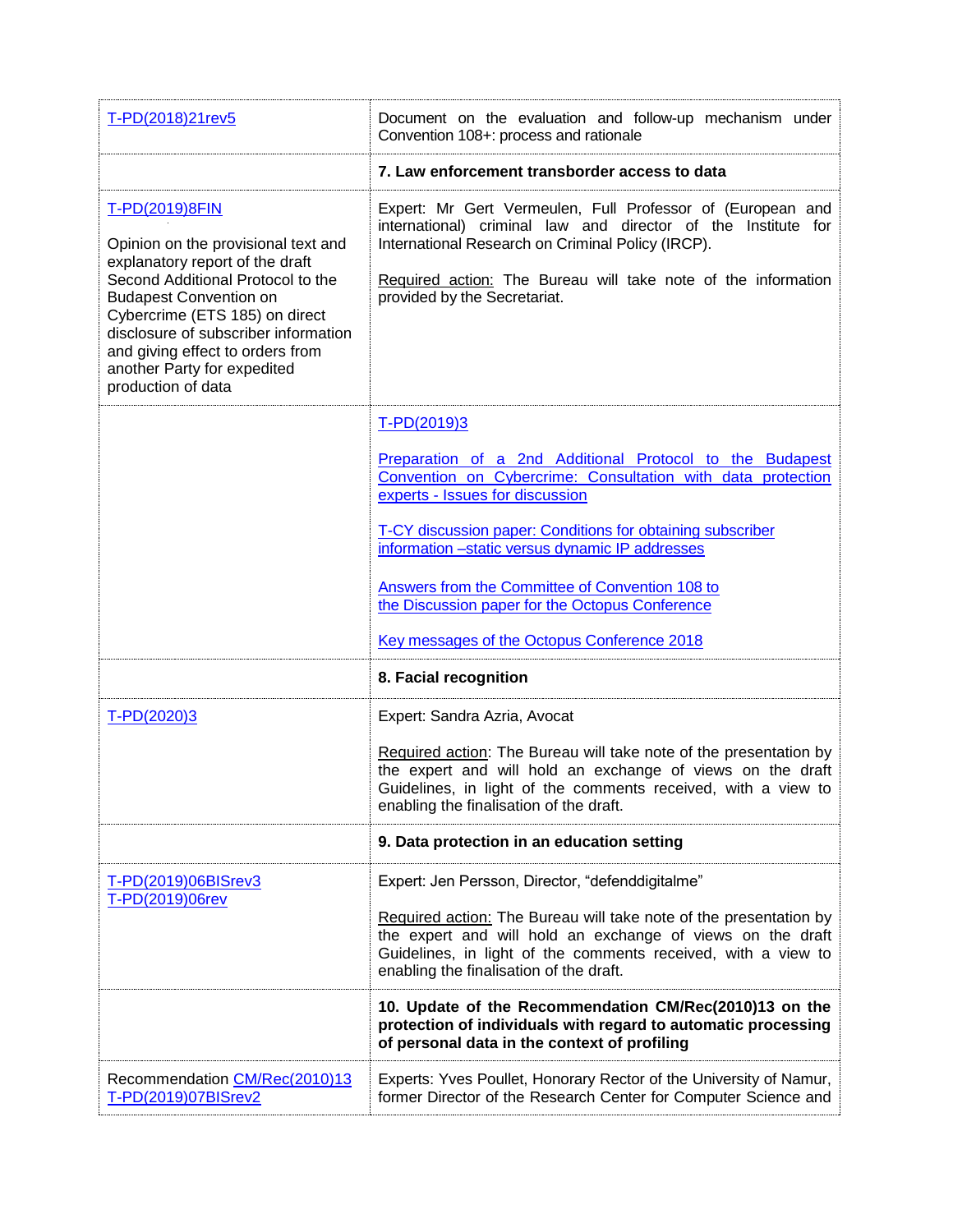| T-PD(2019)07rev | Law (CRIDS) and Benoit Frénay, associate professor at the Faculty<br>of Computer Science, CRIDS                                                                                                                                   |  |  |  |
|-----------------|-----------------------------------------------------------------------------------------------------------------------------------------------------------------------------------------------------------------------------------|--|--|--|
|                 | Required action: The Bureau will take note of the draft report and<br>revised instrument will hold an exchange of views with the experts,<br>with a view to enabling the finalisation of the documents.                           |  |  |  |
|                 | 11. Digital identity                                                                                                                                                                                                              |  |  |  |
| T-PD(2020)04    | Expert: Pat Walshe, Director of Privacy Matters                                                                                                                                                                                   |  |  |  |
|                 | Required action: The Bureau will take note of the preliminary<br>report and will hold an exchange of views with the expert, with a<br>view to enabling the finalisation of the report and deciding on the<br>necessary follow-up. |  |  |  |
|                 | 12. Personal data processing by and for political campaigns                                                                                                                                                                       |  |  |  |
| T-PD(2020)2     | Expert: Colin Bennett, Professor, Department of Political Science,<br>University of Victoria                                                                                                                                      |  |  |  |
|                 | Required action: The Bureau will take note of the preliminary<br>report and will hold an exchange of views with the expert, with a<br>view to enabling the finalisation of the report and deciding on the<br>necessary follow-up. |  |  |  |
|                 | 13. Cooperation with other Council of Europe bodies and<br>entities                                                                                                                                                               |  |  |  |
|                 | Required action: The Bureau will take note of the information<br>provided by the Secretariat.                                                                                                                                     |  |  |  |
|                 | <b>CAHAI</b><br><b>Children's Rights Committee (CDENF)</b><br><b>Macolin Convention</b><br>Steering Committee on Media and Information Society<br>(CDMSI)                                                                         |  |  |  |
|                 | 14. Overview of activities and major developments in the<br>field of data protection                                                                                                                                              |  |  |  |
|                 | <b>COVID-19 related joint statements</b><br>"Schrems II" decision                                                                                                                                                                 |  |  |  |
|                 | Required action: The Bureau will take note of the information<br>provided by the Secretariat and delegates.                                                                                                                       |  |  |  |
|                 | 15. Observers                                                                                                                                                                                                                     |  |  |  |
|                 | Required action: The Bureau will take note of the information<br>provided by the observers and by the Secretariat.                                                                                                                |  |  |  |
|                 | Observers - State of play and admission criteria                                                                                                                                                                                  |  |  |  |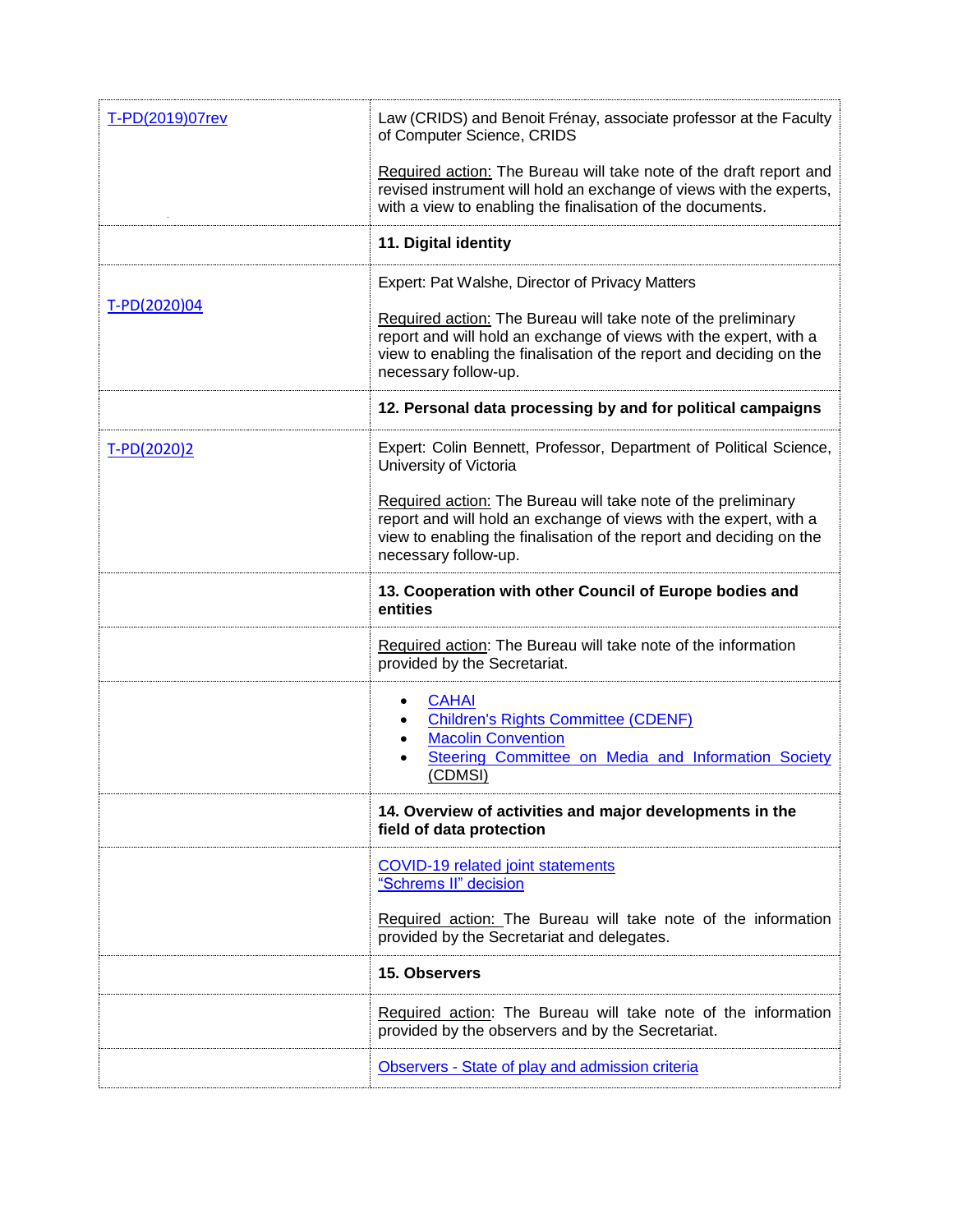| Draft agenda   | 16. Agenda of the 40 <sup>th</sup> plenary meeting                                                                                                                                                         |  |  |  |
|----------------|------------------------------------------------------------------------------------------------------------------------------------------------------------------------------------------------------------|--|--|--|
|                | Required action: The Bureau will discuss and decide on the draft<br>agenda of the 40 <sup>th</sup> plenary meeting (18-20 November)                                                                        |  |  |  |
| T-PD-BUR(2020) | 17. Interpretation of provisions                                                                                                                                                                           |  |  |  |
|                | Required action: The Bureau will discuss the guidance to be<br>provided in the interpretation of provisions of Convention 108+ as<br>requested by a delegation during the 39 <sup>th</sup> plenary meeting |  |  |  |
|                | 18. Next meetings                                                                                                                                                                                          |  |  |  |
|                | Required action: The Bureau will take note of the dates for the next<br>meetings.                                                                                                                          |  |  |  |
|                | Dates of next meetings in 2020                                                                                                                                                                             |  |  |  |
|                | Dates of further Bureau meetings:                                                                                                                                                                          |  |  |  |
|                | • 51 <sup>st</sup> Bureau meeting (16-18 December)                                                                                                                                                         |  |  |  |
|                | Dates of the Plenary meetings in 2020:                                                                                                                                                                     |  |  |  |
|                | • 40 <sup>th</sup> Plenary meeting (Strasbourg, 18-20 November)                                                                                                                                            |  |  |  |
|                | <b>19. Any Other Business</b>                                                                                                                                                                              |  |  |  |